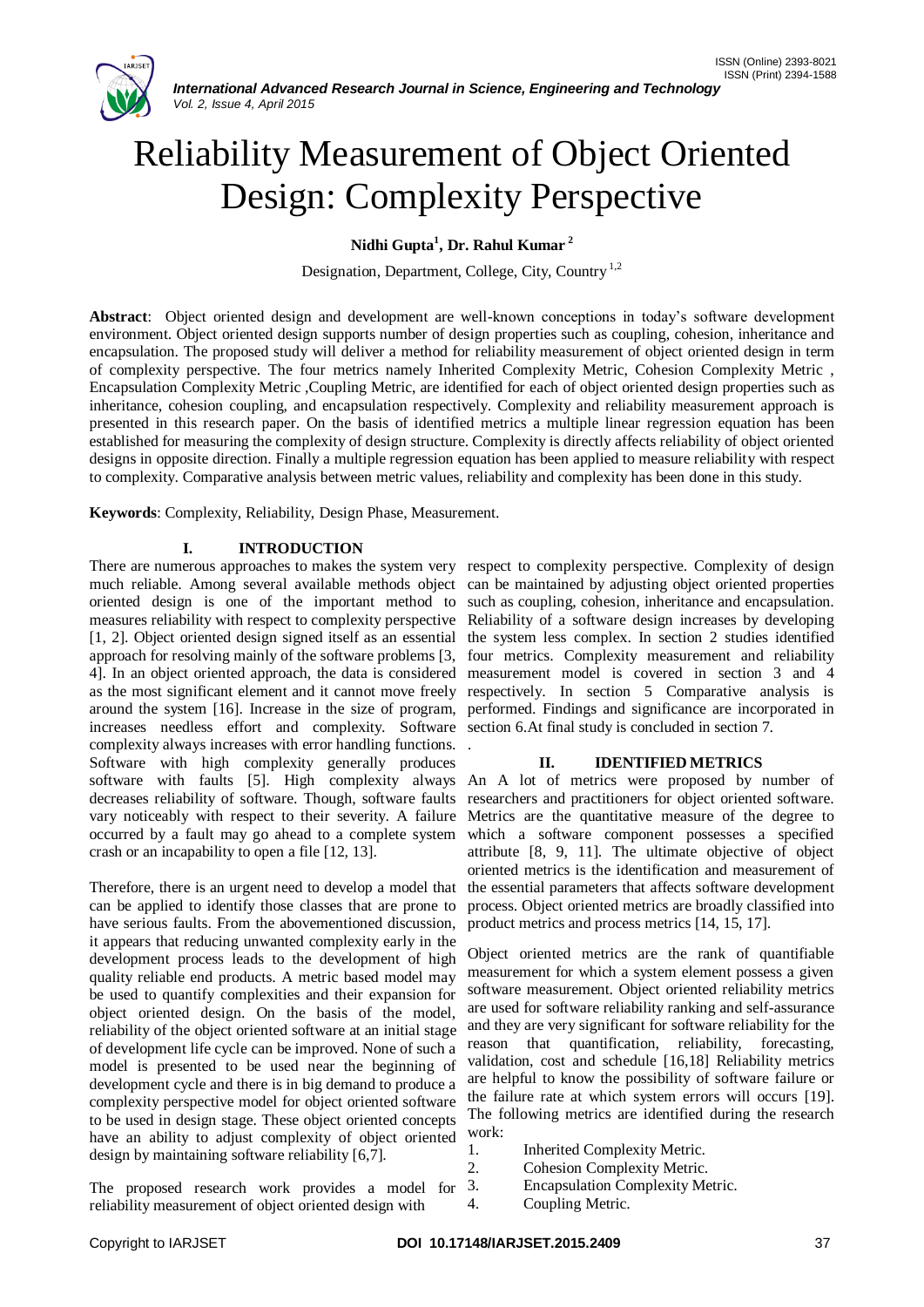

*International Advanced Research Journal in Science, Engineering and Technology Vol. 2, Issue 4, April 2015*

# **III. COMPLEXITY MEASUREMENTS**

The generic quality model [10, 20] has been considered as coupling are calculated as: a source to develop the Complexity Measurements model  $\alpha$ =0.4734, β=-0.1869, γ= 0.9506, δ=0.5790, λ=-0.3266 for OOD. This model used the design metrics namely respectively. Putting values of  $\alpha$ ,  $\beta$ ,  $\gamma$ ,  $\delta$ , λ in equation 2, Inherited Complexity Metric. Cohesion Complexity following equation will be generated Metric. Encapsulation Complexity Metric. Coupling Complexity = 0.4734 -0.1869 (ICM) +0.9506 (CCM) Metric. In order to establish a relationship between  $+0.5790$  (ECM)  $-0.3266$  (CM)  $-$ ----------- (3) reliability attribute complexity and design properties, the relevant influence of design properties on software complexity and reliability are being examined on the basis In order to establish a relationship between reliability and of relevant literature survey [20]. It was observed from literature survey that each of the design properties affects software complexity and complexity affects software reliability of object oriented design. The wide-ranging review of object oriented development literature discloses that object oriented properties positively or negatively affects software complexity and complexity always negatively affects overall software reliability. Object oriented design properties such as high coupling and inheritance, negatively affects software reliability and positively affects software complexity [21, 22]. In same approach high encapsulation and cohesion increases software reliability and decreases software complexity. the following form: The identified relevant metrics are being used for Z= λ0+Γ 1X1+ Γ2X2…………………………….ΓnXn (4) measuring complexity of object oriented design. A Where multiple regression equation has been developed to get  $\bullet$ model coefficients. Thus, the multiple linear regression equation takes the following form:

 $Y = \alpha 0 + \beta 1 X 1 + \beta 2 X 2 \dots$  βnXn (1) Where

- 1. Y is the dependent variable
- 2. Xs are independent variables.
- 3. α and β are the coefficients,

Putting equation 1, 2, 3 and 4in equation 5 the generated equation will be as follows:

Complexity = 
$$
\alpha + \beta
$$
 (ICM) + $\lambda$  (CCM) + $\gamma$  (ECM) + $\delta$  (CM) (2)

Where, complexity is dependent variable, Inherited Complexity Metric (ICM), Cohesion Complexity Metric (CCM) , Encapsulation Complexity Metric(ECM) ,Coupling Metric(CM) are the Object oriented metrics which are treated as independent variables and  $\alpha$ ,  $\beta$ ,  $\lambda$ ,  $\delta$ ,  $\gamma$  metrics, reliability and complexity is shown in given are considered as model coefficients. Complexity mainly depends on design properties such as coupling, cohesion inheritance and encapsulation. Five different equations are Examination of object oriented metrics, complexity and put for five different case studies. After applying these reliability values for the designs before complexity case studies model coefficients for object oriented design minimization.

properties such as inheritance, cohesion, encapsulation and

#### **IV. RELIABILITY MEASUREMENT**

complexity, the respective influence of relationship between complexity and reliability are being examined on the basis of relevant literature survey. It was observed from literature survey that complexity and reliability closely associated to each other and complexity affects software reliability negatively .Studies use the complexity of system design to measure reliability of software. Software complexity constantly decreases the reliability of object oriented design [23, 24]. The developed model 1 is being applied for measuring reliability of object oriented design. Using SPSS the model's coefficients are calculated. Thus, the multiple regression equation takes

- Z is the dependent variable.
- Xs are independent variables

 $\lambda$  and  $\Gamma$  are the regression coefficients.

## **Reliability** =  $\alpha + \beta$  (Complexity)

Where reliability is dependent variable and complexity worked as independent variables and  $\alpha$ ,  $\beta$  is considered as regression coefficients in model 5. Reliability highly depends on complexity. Five different equations are put for five different case studies. After applying these case studies model coefficients for complexity are calculated as:

α=0.232, β= 0.866. Putting values of α, β, in equation 5, following equation will be generated

**Reliability = 0.232+0.866(Complexity)** (5)

# **V. COMPARATIVE ANALYSIS**

Comparative analysis among identified object oriented bellow tables and figures:

| Metric $\rightarrow$ | <b>ICM</b> | CM    | <b>CCM</b> | <b>ECM</b> | Complexity | Reliability |
|----------------------|------------|-------|------------|------------|------------|-------------|
| Designs $\downarrow$ |            |       |            |            |            |             |
| Design 1             | 1.168      | 3.831 | 0.990      | 1.367      | 0.925      | 0.5093      |
| Design 2             | 0.825      | 4.06  | 1.776      | 1.067      | 0.976      | 0.7346      |
| Design 3             | 0.7695     | 3.926 | 0.853      | 1.145      | 0.919      | 0.367       |
| Design 4             | 0.806      | 2.768 | 0.721      | 2.92       | 1.258      | 0.821       |
| Design 5             | 0.612      | 0.542 | 1.990      | 1.870      | 1.413      | 1.379       |

**Table 1: Metric, complexity and reliability values for the designs**

Analysis of metrics, complexity and reliability values after complexity minimization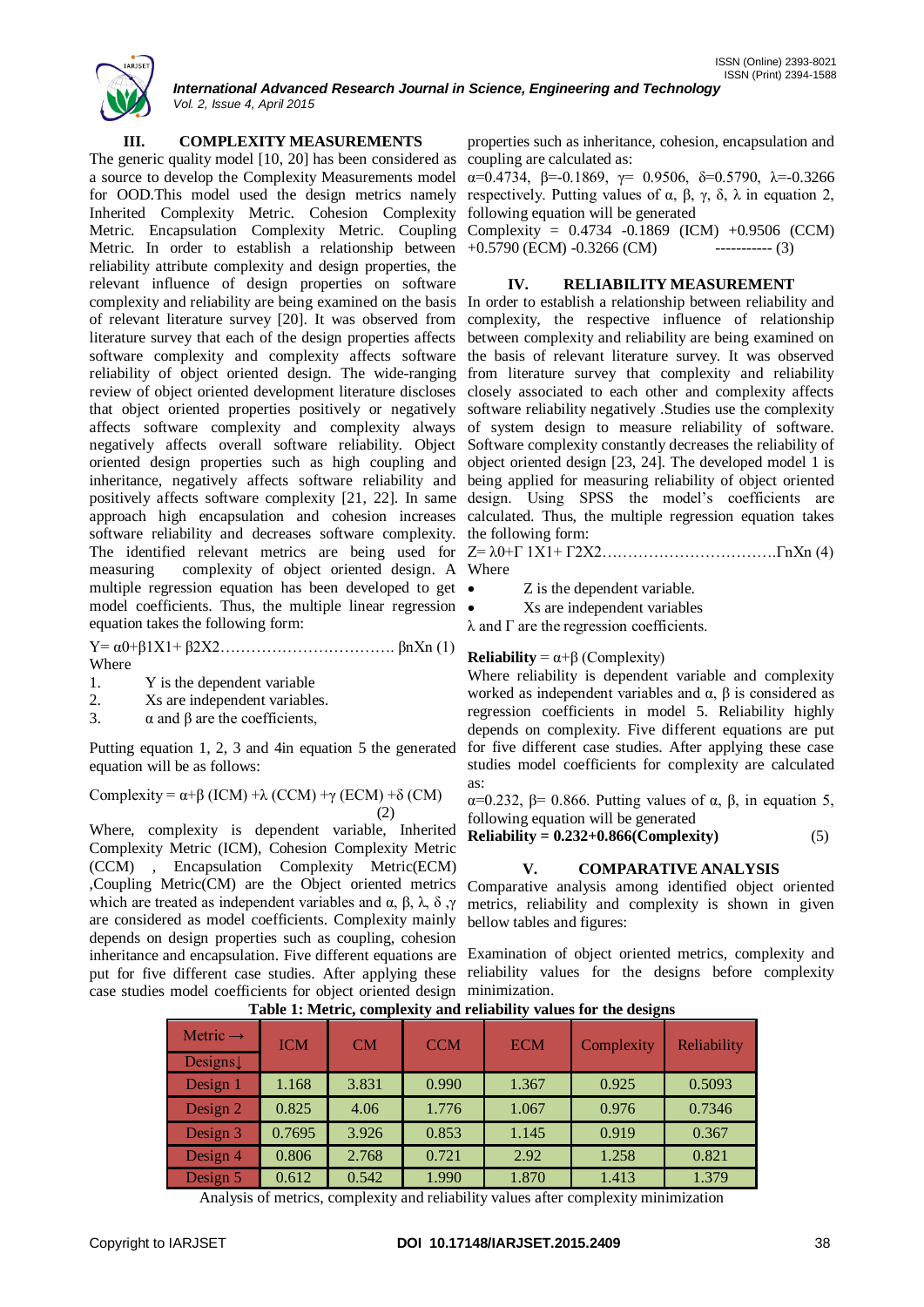

| Metric               | <b>ICM</b> | CM    | <b>CCM</b> | <b>ECM</b> | Complexity | Reliability |
|----------------------|------------|-------|------------|------------|------------|-------------|
| Designs $\downarrow$ |            |       |            |            |            |             |
| Design 1             | 0.886      | 3.138 | 0.505      | 1.020      | 0.355      | 0.549       |
| Design $2$           | 0.285      | 1.510 | 1.410      | 0.870      | 0.770      | 0.899       |
| Design 3             | 0.636      | 3.009 | 0.470      | 0.980      | 0.385      | 0.566       |
| Design 4             | 0.268      | 2.275 | 0.5625     | 1.08       | 0.8403     | 0.959       |
| Design 5             | 0.523      | 0.427 | 1.880      | 1.082      | 1.349      | 1.400       |

Table-2: Metrics, complexity and reliability comparison after Complexity minimization



Fig 1: Comparing metric values after complexity minimization for design 1



Fig 2: Comparing metric values after complexity minimization for design 2



Fig 3: Comparing metric values after complexity minimization for design 3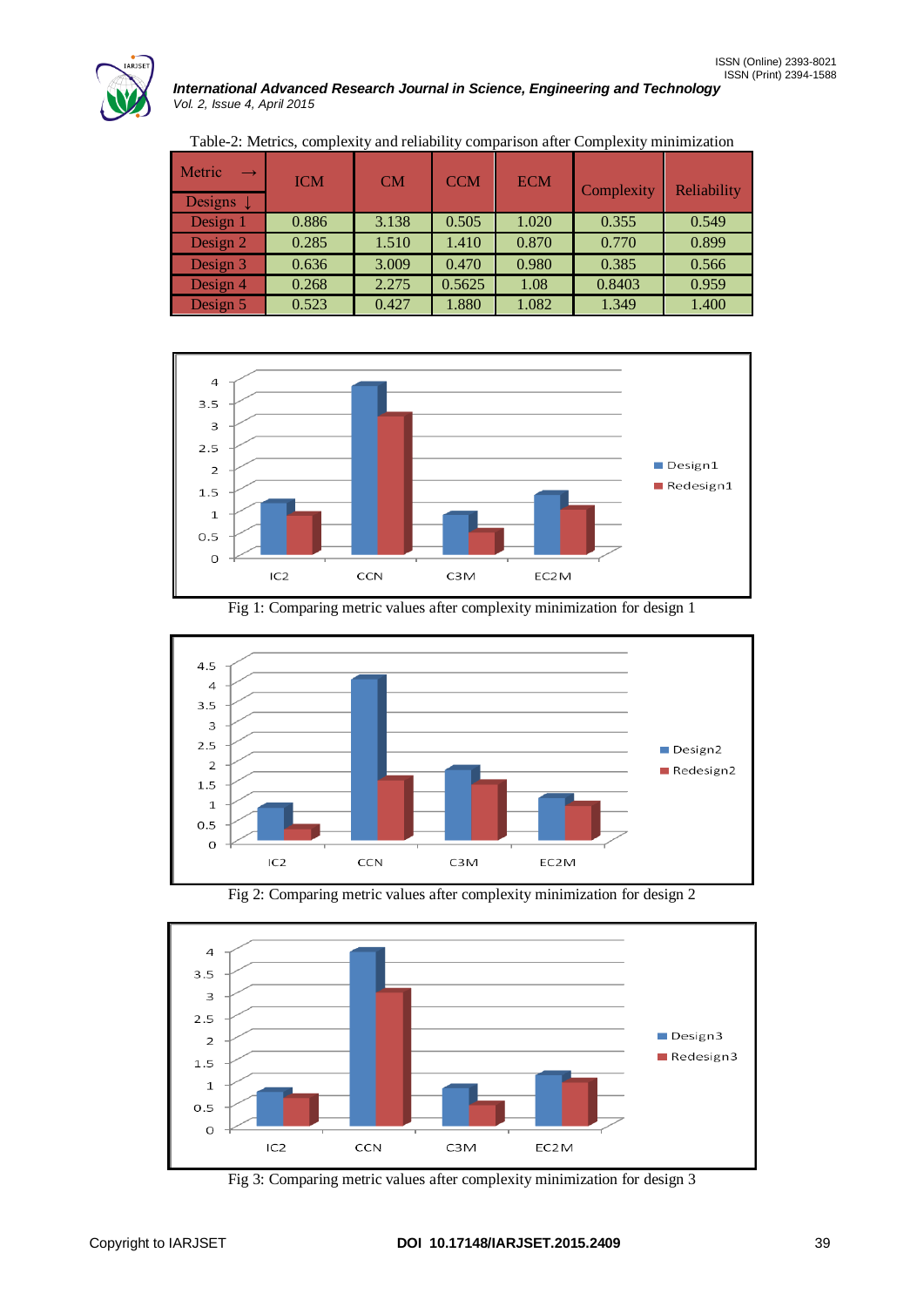

*International Advanced Research Journal in Science, Engineering and Technology Vol. 2, Issue 4, April 2015*



Fig 4: Comparing metric values after complexity minimization for design 4



Fig 5: Comparing metric values after complexity minimization for design 5



Fig 6: Line graph for complexity analysis after before complexity minimization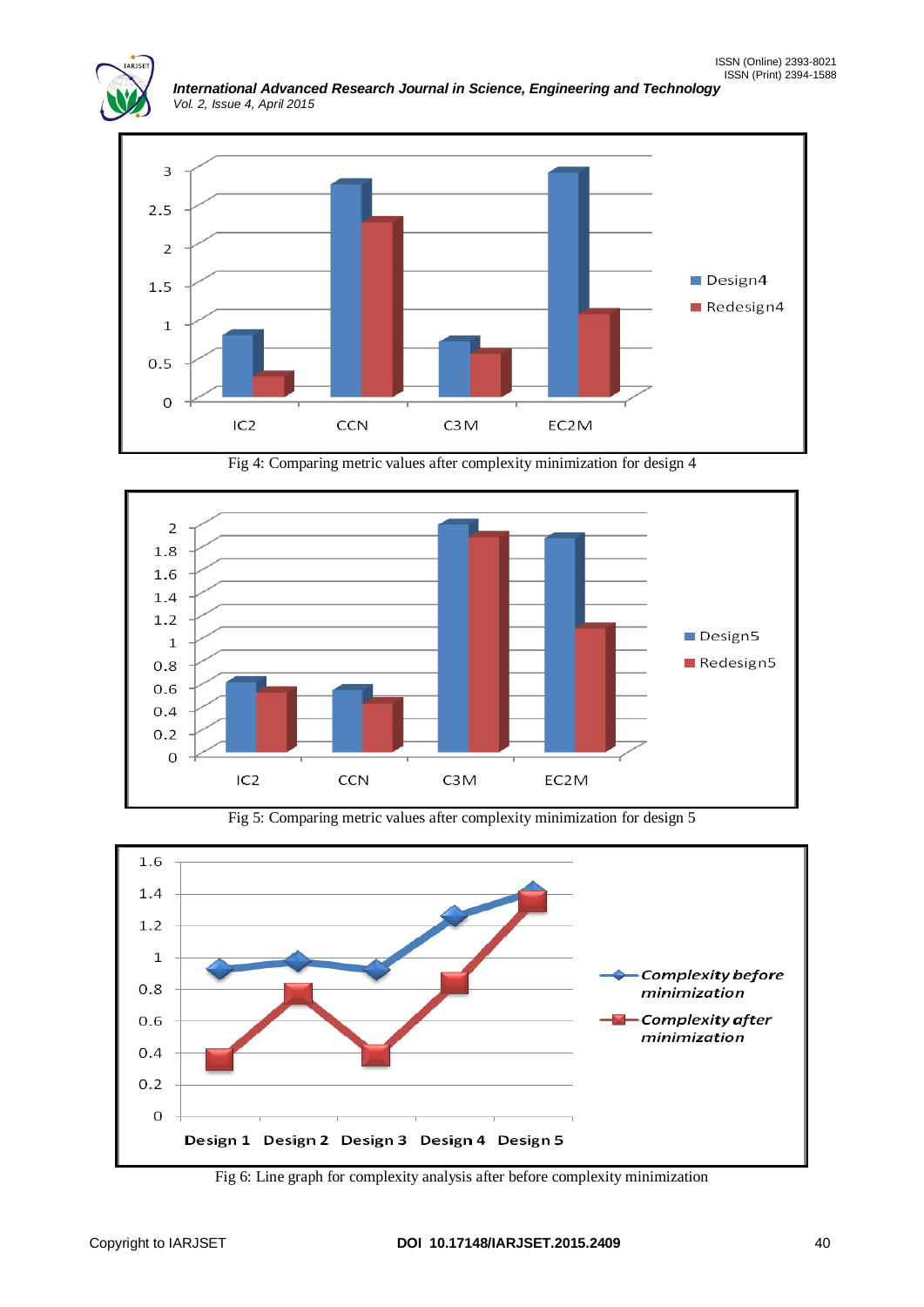

*International Advanced Research Journal in Science, Engineering and Technology Vol. 2, Issue 4, April 2015*



Fig 7: Complexity and reliability analysis before complexity minimization





Fig 8: Analysis of complexity and reliability after complexity minimization

Fig 9: Line graph analysis for reliability before and after complexity minimization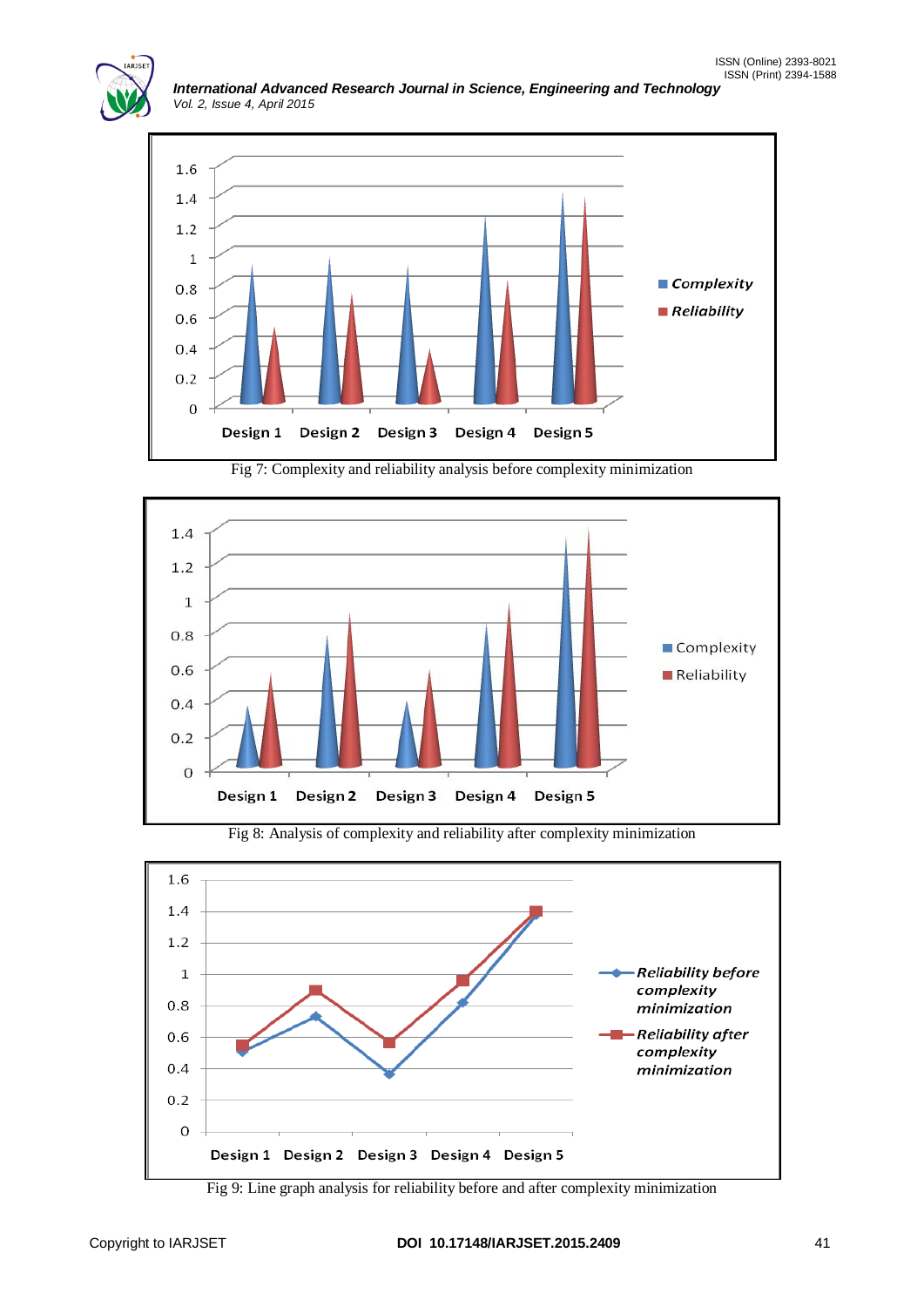



Fig 10: Line graph analysis for reliability and complexity before and after complexity minimization



Fig 11: Analysis for reliability and complexity before and after complexity minimization

# **VI. FINDINGS**

- Complexity is an important factor for reliability measurement. High complex software frequently decreases the software reliability. Some of the important and key findings are as listed below:
- Inherited Complexity Metric, Cohesion Complexity Metric, Encapsulation Complexity Metric, Coupling Metric, are identified for each of object oriented design properties such as inheritance, cohesion coupling, and encapsulation respectively.
- Complexity and reliability measurement models have been developed.
- Comparative analysis among identified object oriented metrics, reliability and complexity is the major part of the proposed research work has been done.
- It if found after study of object oriented metrics, complexity and reliability values for the designs

before design complexity minimization is that high values of complexity and decreases the values of reliability. Therefore, higher the complexity value, lower is the reliability of object oriented design.

- It if found after study of object oriented metrics, complexity and reliability values after design complexity minimization is that complexity has lesser values than reliability. For this reason, smaller the complexity value, greater the reliability of object oriented design.
- Object oriented Metrics values are compared with each other before and after complexity minimization for all five design case studies. It is recognized that values of design complexity before complexity minimization has greater
- Values than after complexity minimization for the designs. Hence, complexity values are minimized for five designs shown in tables and figures.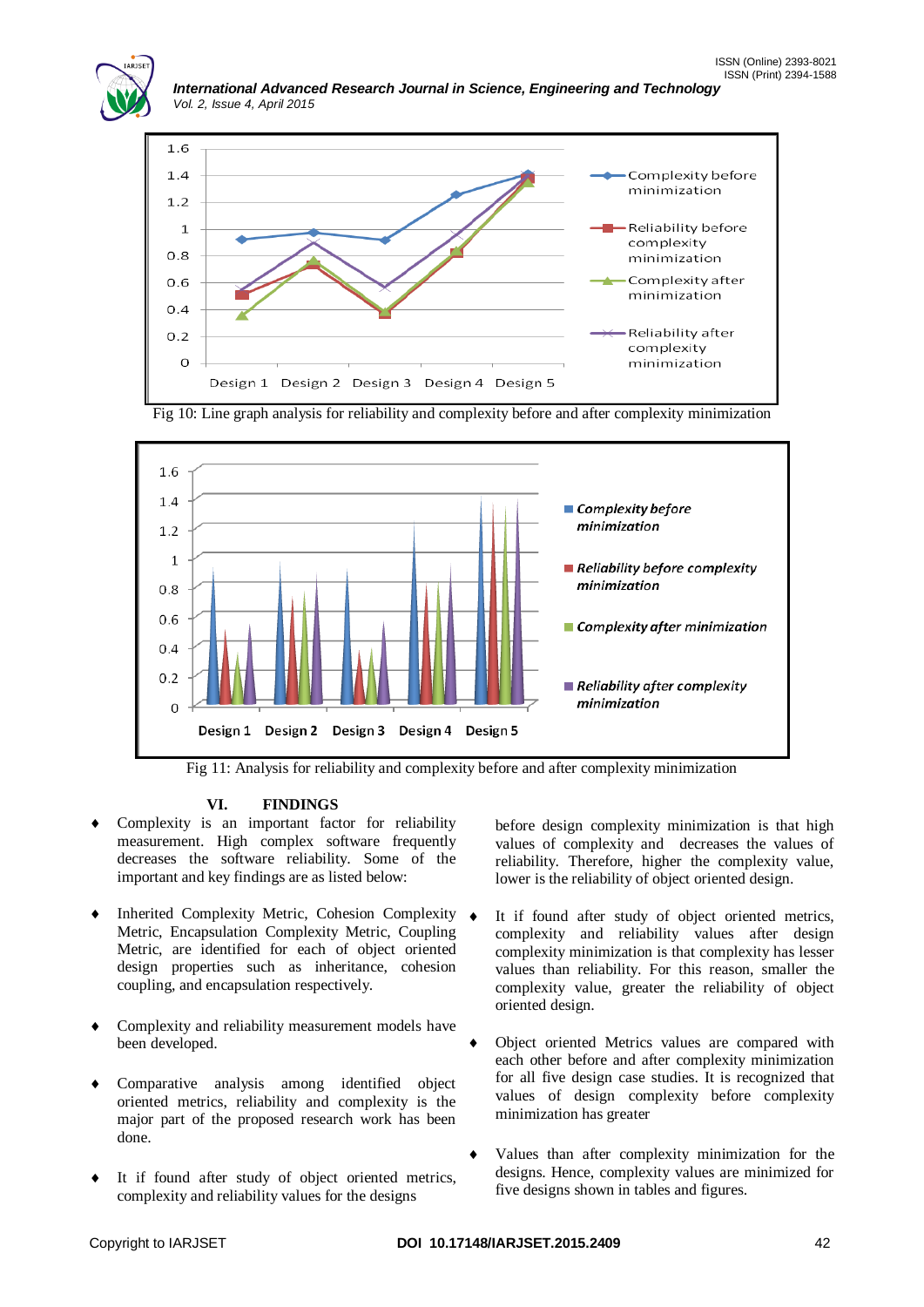

- Complexity has been examined for five design case studies, after and before complexity minimization for  $\frac{1}{141}$ the designs shown in table 8 and figures 6 and 7.
- It is found that before design complexity minimization that reliability is smaller than complexity values. Hence, greater the complexity smaller is the reliability of designs. Table 9 and figure [6] 8 depict the comparative analysis between them.
- It is found that after design complexity minimization, complexity values are smaller than the values of reliability. Hence, smaller the complexity greater is the reliability of the designs. Table 10 and figure 9 depict the analysis after complexity minimization for the designs.
- Reliability study after design complexity minimization is shown in table 11 and represented in figure 10. It is found that reliability values are high after complexity minimization.
- Reliability and complexity study before & after complexity minimization for the designs are given in table 12 and figure 12 and 13. It is found that design increases.

#### **VII. CONCLUSION**

The four metrics namely Inherited Complexity Metric (ICM), Cohesion Complexity Metric (CCM), Encapsulation Complexity Metric (ECM), Coupling Metric (CM), are identified for each of object oriented design properties such as inheritance, cohesion coupling, and encapsulation respectively. Complexity and reliability measurement models have been developed to measure the complexity and reliability of software design. Comparative analysis among identified object oriented metrics, reliability and complexity is the major part of the proposed research work has been done.

It if found after study of object oriented metrics, complexity and reliability values for the designs before design complexity minimization is that high values of complexity and decreases the values of reliability. Therefore, higher the complexity value, lower is the reliability of object oriented design. Hence above tables and graphical illustration shows the systematic comparative analysis between complexity and reliability after and before complexity minimization.

#### **REFERENCES**

- [1] Zainab Al-Rahamneh, Mohammad Reyalat, Alaa F. Sheta, Sulieman Bani-Ahmad, Saleh Al-Oqeili,, "A New Software Reliability Growth Model: Genetic-Programming-Based Approach", Journal of Software Engineering and Applications, 2011, Vol: 4, PP:476-481 doi:10.4236/jsea.2011.48054.
- [2] Natasha Sharygina , James C. Browne, and Robert P. Kurshan, "A Formal Object-Oriented Analysis for Software Reliability: Design for Verification", 2011, pp:1-15.
- [3] Abdullah, Dr, Reena Srivastava, and M. H. Khan. "Testability Estimation of Object Oriented Design: A Revisit". International

Journal of Advanced Research in Computer and Communication Engineering Vol. 2, Issue 8, pages 3086-3090, August 2013.

- Nikolaos Tsantalis, Alexander Chatzigeorgiou, "Predicting the Probability of Change in Object-Oriented Systems", IEEE Transactions on Software Engineering, VOL. 31, NO. 7, July 2005, pp: 601-614.
- [5] Marian Cristescu, Laurențiu Ciovica, "Estimation of the Reliability of Distributed Applications", Informatica Economică vol. 14, no. 4/2010, pp: 19-29.
- [6] Stephanie Gaudan , Gilles Motet and Guillaume Auriol , "A new structural complexity metrics applied to Object Oriented design reliability assessment", http://www.lesia.insareliability assessment", http://www.lesia.insatoulouse.fr/~motet/papers/2007\_ISSRE\_GMA.pdf.
- Everald E. Mills, "Software Metrics", SEI Curriculum Module SEI-CM-12-1.1, Software Engineering Institute, Dec 1988, pp: 1-43.
- [8] Haifeng Li Minyan Lu Qiuying Li , "Software Reliability Metrics Selecting Method Based on Analytic Hierarchy Process", Sixth International Conference on Quality Software, 2006. QSIC 2006, 27-28 Oct. 2006, pp: 337 – 346, ISSN: 1550-6002, ISBN: 0-7695- 2718-3.
- [9] Offutt, J. and R. Alexander, (2001): A fault Model for Subtype Inheritance and Polymorphism. In 12th International Symposium, Software Reliability Engineering, Nov 27-30, 2001, IEEE, pp. 84- 93.
- [10] Abdullah, Dr, M. H. Khan, and Reena Srivastava. "Testability Measurement Model for Object Oriented Design (TMM<sup>OOD</sup>). International Journal of Computer Science & Information Technology (IJCSIT) Vol. 7, No 1, February 2015, DOI: 10.5121/ijcsit.2015.7115.
- [11] F. Li., T.Yi, "Apply Page Rank Algorithm to Measuring Relationship's Complexity", IEEE, DOI 10.1109/ PACIIA.2008.309, pp. 914-917, 2008, ISBN: 9780769534909.
- complexity decreases and reliability of designs [12] Abdullah, Dr, Reena Srivastava, and M. H. Khan. "Testability Measurement Framework: Design Phase Perspective."International Journal of Advanced Research in Computer and Communication Engineering Vol. 3, Issue 11, Pages 8573-8576 November 2014.
	- [13] Jagdish Bansiya, "A Hierarchical Model for Object Oriented Design Quality Assessment", IEEE Transaction of Software Engineering, Volume 28, No. 1, January 2002, and pp: 4-17.
	- [14] Mahfuzul Huda, Dr.Y.D.S.Arya, and Dr. M. H. Khan. "Evaluating Effectiveness Factor of Object Oriented Design: A Testability Perspective." International Journal of Software Engineering & Applications (IJSEA), Vol.6, No.1, January 2015, Applications (IJSEA), Vol.6, No.1, January 2015, DOI:10.5121/ijsea.2015.6104.
	- [15] Yong Cao Qingxin Zhu. Improved metrics for encapsulation based on information hiding. DOI: 10.1109/ICYCS.2008.76, The 9th International Conference for Young Computer Scientists, IEEE computer society 2008, p: 742-724.
	- [16] Sch aril N., Black Andrew P., Ducasse S. Object oriented Encapsulation for Dynamically Typed Languages. OOPSLA 2004, ACM, pp: 130–139.
	- [17] Abdullah, Dr, Reena Srivastava, and M. H. Khan."Modifiability: A Key Factor To Testability", International Journal of Advanced Information Science and Technology, Vol. 26, No.26, Pages 62-71 June 2014.
	- [18] Usha Chhillar, Shuchita Bhasin , " A New Weighted Composite Complexity Measure for Object-Oriented Systems", International Journal of Information and Communication Technology Research Volume 1 No. 3, July 2011,pp: 101-108, ISSN-2223-4985.
	- [19] Abdullah, Dr, M. H. Khan, and Reena Srivastava. "Flexibility: A Key Factor To Testability", International Journal of Software Engineering & Applications (IJSEA), Vol.6, No.1, January 2015. DOI: 10.5121/ijsea.2015.6108.
	- [20] Dromey, R.G.: A Model for Software Product Quality. IEEE Transaction on Software Engineering 21(2), 146–162 (1995).
	- [21] Mahfuzul Huda, Dr.Y.D.S.Arya, and Dr. M. H. Khan. "Testability Quantification Framework of Object Oriented Software: A New Perspective." International Journal of Advanced Research in Computer and Communication Engineering, Vol. 4, Issue 1, Jan, 2015, DOI: 10.17148/IJARCCE.2015.4168.
	- [22] Fiondella, L.; Gokhale, S.S., "Software reliability model with bathtub-shaped fault detection rate" Reliability and Maintainability Symposium (RAMS), 2011 Proceedings - Annual , 24-27 Jan. 2011,pp: 1 – 6, ISBN: 978-1-4244-8857-5.